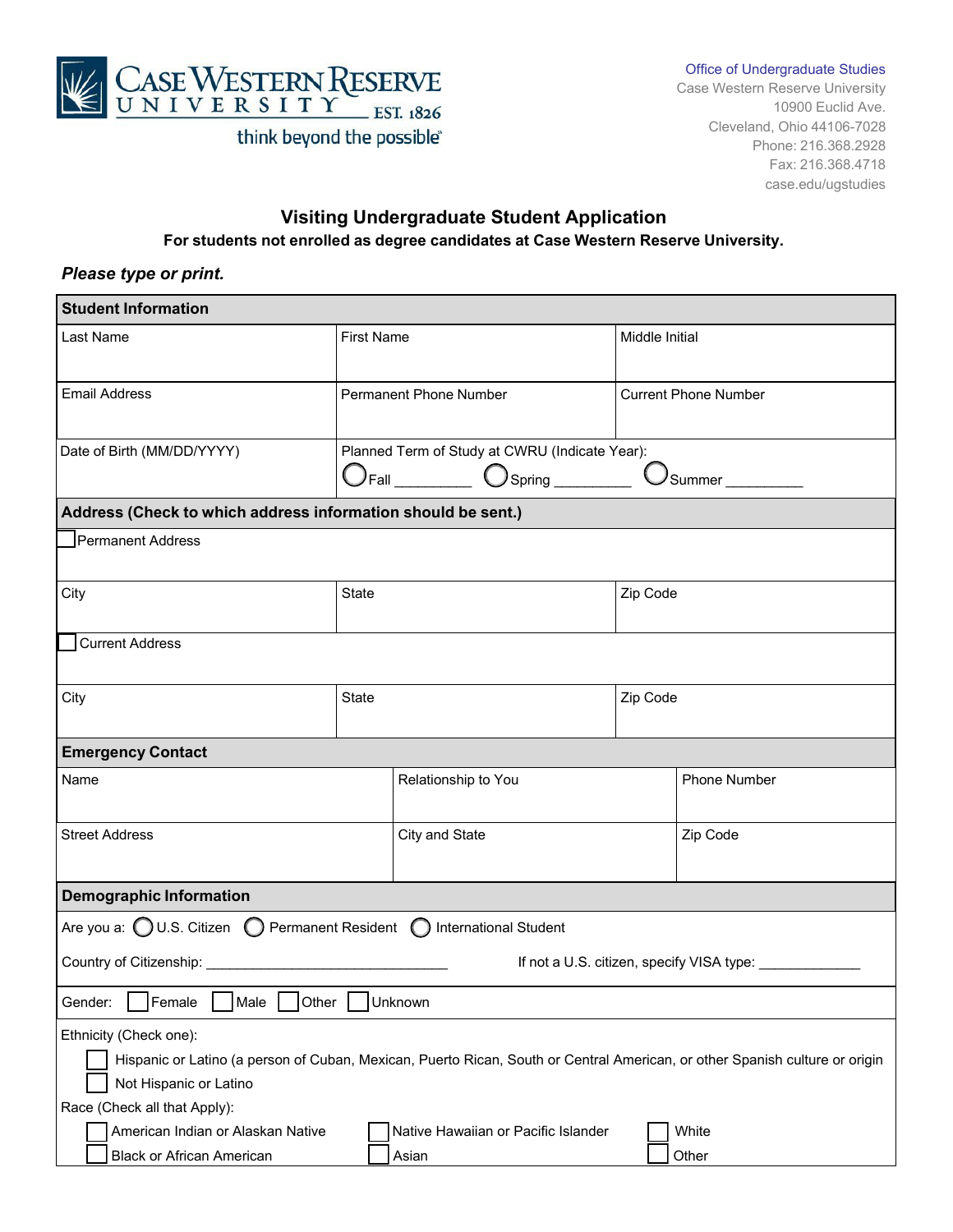### **Current Student Status**

 $\bigcirc$  College student currently enrolled at (specify college below)

 $\bigcirc$  College student not currently enrolled in any postsecondary institution.

- $\bigcirc$  High school graduate admitted to (specify college below)
- High school graduate not currently enrolled in any postsecondary school.

#### Please note: Enrollment is not permitted if an application is pending with Undergraduate Admissions or the student has been admitted *to a degree program at CWRU.*

| <b>Education</b>                                                     |                      |                       |                            |                            |                      |
|----------------------------------------------------------------------|----------------------|-----------------------|----------------------------|----------------------------|----------------------|
| <b>High School Attended</b>                                          |                      |                       | Date of Graduation         |                            |                      |
| List in chronological order all undergraduate institutions attended. |                      |                       |                            |                            |                      |
| Undergraduate College                                                |                      | From (date) To (date) | Degree Granted or Expected |                            |                      |
| Undergraduate College                                                |                      | From (date) To (date) |                            | Degree Granted or Expected |                      |
| Courses in which you intend to enroll (Registrar: Class Search)      |                      |                       |                            |                            |                      |
| Subject                                                              | <b>Course Number</b> |                       | Subject                    |                            | <b>Course Number</b> |
| Subject                                                              | <b>Course Number</b> |                       | Subject                    |                            | <b>Course Number</b> |
| Subject                                                              | <b>Course Number</b> |                       | Subject                    |                            | <b>Course Number</b> |

# **Conditions of Visiting Student Enrollment**

A visiting student is defined as: 1) an individual who is attending another college or university and who wishes to transfer credits earned at Case Western Reserve University to that institution; or 2) a non-degree individual (i.e. does not hold, nor is currently pursing, an undergraduate or advanced degree) who would like to enroll for credit in courses for which their background experiences qualify them.

A visiting student must submit a Visiting Undergraduate Student Application. In lieu of completing the Dean's/Registrar's section, CWRU will accept an official letter from the home institution certifying that the student is in good academic standing, is not subject to disciplinary probation, and is eligible to resume studies at their home institution.

A visiting student will work with the dean, in the Office of Undergraduate Studies, responsible for advising non-degree students when it is time to register for courses. The student will receive instructions regarding registration at the time they are notified of their acceptance to CWRU. Students are encouraged to submit a transcript with this application in order to account for prerequisites and course readiness.

A visiting student is subject to policies outlined in the Case Western Reserve [University Bulletin](https://case.edu/bulletin/) and University Policies (including registration dates, class withdrawal, academic integrity, etc.).

All registered students of the University may use the services provided by University Health and Counseling Service as their primary care facility. University Health and Counseling Service requires the completion of a medical history and an immunization record by students. Medical histories, immunization records, and Case Western Reserve University Medical Plan Waiver forms are available from University Health and Counseling Service by calling 216.368.2450.

The student's home institution will determine the transfer of credit earned at CWRU. Please confer with the appropriate official at your home institution if you have questions about the transferability of CWRU courses.

The privilege of enrolling as a visiting student for more than one semester is subject to the following limitations:

- 1. A minimum grade point average of "C" must be maintained.
- 2. All visiting students are limited to a maximum of 30 semester hours and they may not register in more than five semesters, summer session included.

| Signature | Date |
|-----------|------|
|           |      |